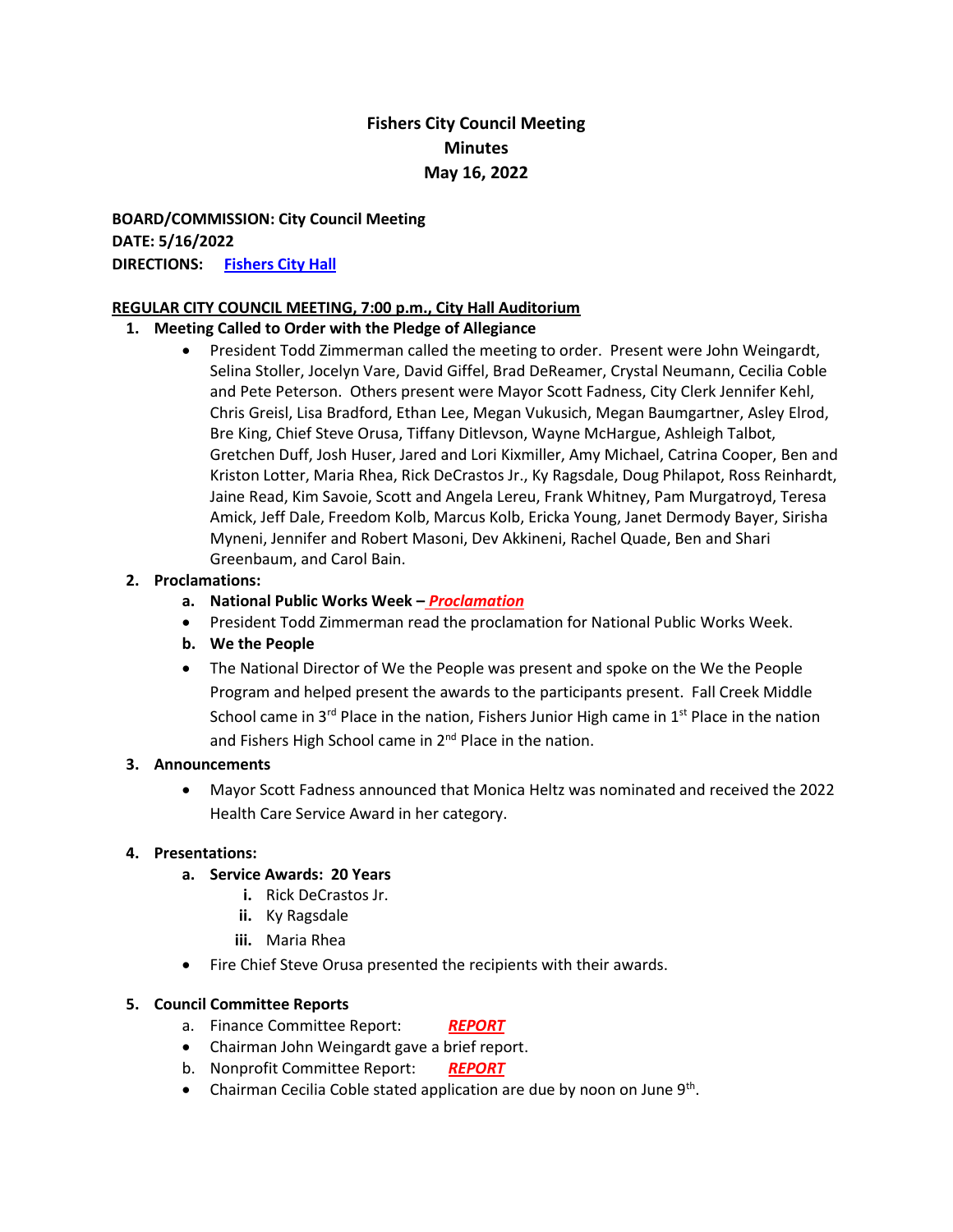#### **6. Department Reports:**

**a.** Health Department Report: *[REPORT](https://www.fishers.in.us/DocumentCenter/View/30506/Health-Department-Update-51622)*

#### **7. Consent Agenda:**

- **a.** Request to approve the previous meeting minutes: **[Regular Session and Work Session for](https://www.fishers.in.us/DocumentCenter/View/30475/Minutes---04-18-2022)  [April 18, 2022](https://www.fishers.in.us/DocumentCenter/View/30475/Minutes---04-18-2022)**
- **b. R051622**  A Resolution of the Common Council Authorizing the City Controller to Transfer Certain Funds **[Council Action Form](https://www.fishers.in.us/DocumentCenter/View/30443/City-Funds-Transfers---Council-Action-Form---R051622) I [Exhibit A](https://www.fishers.in.us/DocumentCenter/View/30444/City-Funds-Transfers---Exhibit-A---R051622) [I Resolution](https://www.fishers.in.us/DocumentCenter/View/30445/City-Funds-Transfers---Resolution---R051622)** *[SIGNED ADOPTION](https://www.fishers.in.us/DocumentCenter/View/30528/Signed-Adoption---City-Funds-Transfers---Resolution---R051622)*
- Pete Peterson made a motion to approve the Consent Agenda. John Weingardt seconded the motion. There was no remonstrance and all members voted yay. The motion passed.

#### **REGULAR AGENDA**

#### *Budget/Financial*

- **8. R051622B** A Resolution Adopting a Capital Plan and Identifying Funds to be Applied to Certain Projects - Fishers Arts & Municipal Complex - **[Council Action Form](https://www.fishers.in.us/DocumentCenter/View/30505/Adopting-Capital-Plan---City-Hall-Project---Council-Action-Form---R051622B) [I Exhibit A](https://www.fishers.in.us/DocumentCenter/View/30481/Adopting-Capital-Plan---City-Hall-Project---Exhibit-A---R051622B) I [Resolution](https://www.fishers.in.us/DocumentCenter/View/30482/Adopting-Capital-Plan---City-Hall-Project---Resolution---R051622B)**  *[SIGNED ADOPTION](https://www.fishers.in.us/DocumentCenter/View/30525/Signed-Adoption---Adopting-Capital-Plan---City-Hall-Project---Resolution---R051622B)*
	- Lisa Bradford made her presentation. Mayor Scott Fadness also spoke.
	- Brad DeReamer asked if there were possible revenue that could be made through naming rights of classrooms, etc. Mayor Scott Fadness said he believes there will be.
	- Pete Peterson made a motion to approve resolution **R051622B**. Selina Stoller seconded the motion. There was no remonstrance and all members voted yay. The motion passed.
- **9. 051622 -** An Ordinance amending Ordinance No. 081621 with respect to the use of the proceeds of the City of Fishers, Indiana Sewage Works Revenue Bonds of 2021. - **1 st Reading[: Council Action](https://www.fishers.in.us/DocumentCenter/View/30486/2021-Sewage-Bonds-Bond-Ordinance-Amendment---Council-Action-Form---051622)**

#### **[Form](https://www.fishers.in.us/DocumentCenter/View/30486/2021-Sewage-Bonds-Bond-Ordinance-Amendment---Council-Action-Form---051622) I [Ordinance](https://www.fishers.in.us/DocumentCenter/View/30487/2021-Sewage-Bonds-Bond-Ordinance-Amendment---Ordinance---051622)** *[SIGNED ADOPTION](https://www.fishers.in.us/DocumentCenter/View/30523/Signed-Adoption---2021-Sewage-Bonds-Bond-Ordinance-Amendment---Ordinance---051622)*

- Lisa Bradford made her presentation.
- John Weingardt made a motion to suspend the rules and approve ordinance **051622**. Pete Peterson seconded the motion. There was no remonstrance and all members voted yay. The motion passed. Pete Peterson made a motion to approve ordinance **051622**. John Weingardt seconded the motion. There was no remonstrance and all members voted yay. The motion passed.
- **10. 051622A** An Ordinance amending Ordinance No. 081516J with respect to the use of the proceeds of the City of Fishers, Indiana Taxable Economic Development Revenue Bonds of 2018C.
	- **1 st Reading[: Council Action Form](https://www.fishers.in.us/DocumentCenter/View/30479/North-of-North-Bonds-Bond-Ordinance-Amendment---Council-Action-Form---051622A) [I Ordinance](https://www.fishers.in.us/DocumentCenter/View/30480/North-of-North-Bonds-Bond-Ordinance-Amendment---Ordinance---051622A)**
		- Lisa Bradford made her presentation.
		- Jocelyn Vare asked to have a report with a list of all expenses to date for the Nickel Plate Trail before the next council meeting.
		- Pete Peterson made a motion to suspend the rules and approve ordinance **051622A**. John Weingardt seconded the motion. Pete Peterson, John Weingardt, Todd Zimmerman, Selina Stoller, David Giffel, Brad DeReamer, Crystal Neumann and Cecilia Coble voted yay. Jocelyn Vare voted nay. The motion did not pass. **1 st Reading** was held.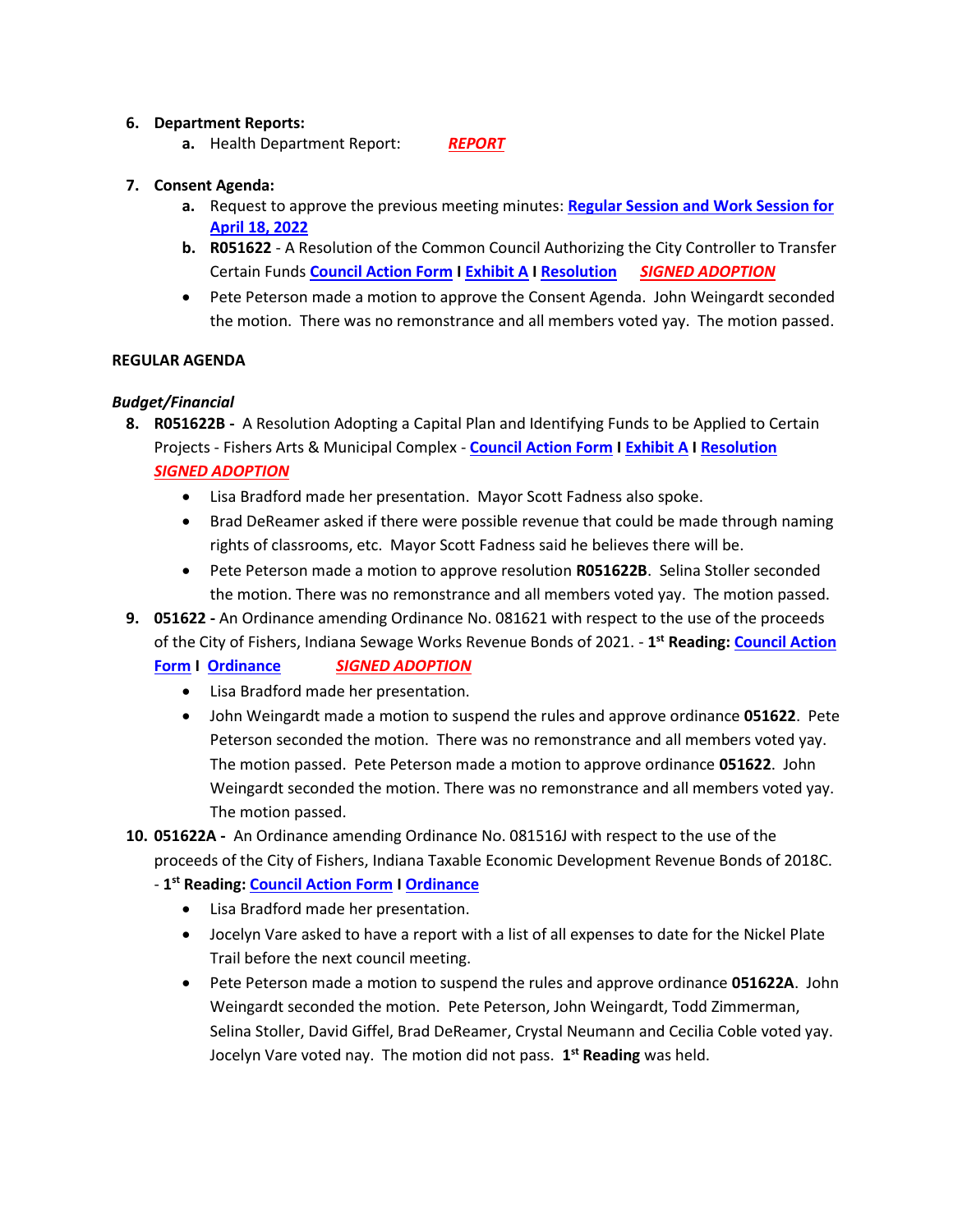- **11. R051622A -** A Request to Approve an Additional Appropriation from Excess Levy Fund (Neighborhood Matching Grant) **- Public Hearing[: Council Action Form](https://www.fishers.in.us/DocumentCenter/View/30484/Additional-Appropriation-of-Excess-Levy-Funds---Council-Action-Form---R051622A) [I Exhibit A](https://www.fishers.in.us/DocumentCenter/View/30498/Additional-Appropriation-of-Excess-Levy-Funds---Exhibit-A---R051622A) I [Exhibit B](https://www.fishers.in.us/DocumentCenter/View/30485/Additional-Appropriation-of-Excess-Levy-Funds---Exhibit-B---R051622A) I [Resolution](https://www.fishers.in.us/DocumentCenter/View/30497/Additional-Appropriation-of-Excess-Levy-Funds---Resolution---R051622A)** *[SIGNED ADOPTION](https://www.fishers.in.us/DocumentCenter/View/30524/Signed-Adoption---Additional-Appropriation-of-Excess-Levy-Funds---Resolution---R051622A)*
	- Lisa Bradford Made her presentation
	- President Todd Zimmerman opened the meeting for a **Public Hearing**. No one came forward the **Public Meeting** was closed.
	- Jocelyn Vare asked how much money was spent on the grants. Lisa Stated between \$75- \$95K.
	- Pete Peterson made a motion to approve resolution **R051622A**. Selina Stoller second the motion. There was no remonstrance and all members voted yay. The motion passed.

#### *Government/Miscellaneous*

- **12. 041822 -** An Ordinance Authorizing the City of Fishers to Become a Member of the Central Indiana Regional Development Authority Pursuant to Ind. Code 36-7.7 *et. seq. -* **2 nd Reading: [Council](https://www.fishers.in.us/DocumentCenter/View/30458/Member-of-the-Central-Indiana-Regional-Development-Authority---CAF---041822)  [Action Form](https://www.fishers.in.us/DocumentCenter/View/30458/Member-of-the-Central-Indiana-Regional-Development-Authority---CAF---041822) I [Ordinance](https://www.fishers.in.us/DocumentCenter/View/30459/Member-of-the-Central-Indiana-Regional-Development-Authority---Ordinance---041822)** *[SIGNED ADOPTION](https://www.fishers.in.us/DocumentCenter/View/30533/Signed-Adoption---Member-of-the-Central-Indiana-Regional-Development-Authority---Ordinance---041822)*
	- Mayor Scott Fadness made his presentation.
	- Pete Peterson made a motion to approve ordinance **041822**. Jocelyn Vare seconded the motion. There was no remonstrance and all members voted yay. The motion passed.
- **13. R041822B -** A Resolution Adopting a Preliminary Strategic Economic Development Plan for the Central Indiana Regional Development Authority Pursuant to Ind. Code 36-7.7 *et. Seq.:* **[Council](https://www.fishers.in.us/DocumentCenter/View/30464/Preliminary-Strategic-Economic-Development-for-the-Central-Indiana-Regional-Development-Authority---CAF---R041822B)  [Action Form](https://www.fishers.in.us/DocumentCenter/View/30464/Preliminary-Strategic-Economic-Development-for-the-Central-Indiana-Regional-Development-Authority---CAF---R041822B) I [Resolution](https://www.fishers.in.us/DocumentCenter/View/30424/Preliminary-Strategic-Economic-Development-for-the-Central-Indiana-Regional-Development-Authority---Resolution---R041822)** *[SIGNED ADOPTION](https://www.fishers.in.us/DocumentCenter/View/30518/Signed-Adoption---Preliminary-Strategic-Economic-Development-for-the-CIRDA---Resolution---R041822B)*
	- Mayor Scott Fadness made his presentation.
	- Pete Peterson made a motion to approve ordinance **041822**. Jocelyn Vare seconded the motion. There was no remonstrance and all members voted yay. The motion passed.
- **14. 051622D** A request to approve an Amendment to the City of Fishers Salary Ordinance **1 st Reading[: Council Action Form](https://www.fishers.in.us/DocumentCenter/View/30477/2022-Salary-Ord-Amendment---CAF-051622D-1) I [Exhibit A](https://www.fishers.in.us/DocumentCenter/View/30478/2022-Salary-Ord-Amendment---Exhibit-A---051622D) I [Ordinance](https://www.fishers.in.us/DocumentCenter/View/30476/2022-Salary-Ord-Amendment---Ordinance---051622D)** *[SIGNED ADOPTION](https://www.fishers.in.us/DocumentCenter/View/30522/Signed-Adoption----2022-Salary-Ord-Amendment---Ordinance---051622D)*
	- Ethan Lee made his presentation. A community health advocate was added to the salary ordinance.
	- Pete Peterson made a motion to suspend the rules and approve **051622D**. Cecilia Coble seconded the motion. There was no remonstrance and all members voted yay. The motion passed.
	- Pete Peterson made a motion to approve **051622D**. Cecilia Coble seconded the motion. There was no remonstrance and all members voted yay. The motion passed.

#### *Planning & Zoning*

#### *Burns Annexation*

- **15. R051622D** Request to approve a resolution adopting the Fiscal Plan for the Burns property annexation, Case #ANX-22-3.: **[Council Action Form](https://www.fishers.in.us/DocumentCenter/View/30440/Burns-Property-Fiscal-Plan---Council-Action-Form---R051622D) I [Exhibit A](https://www.fishers.in.us/DocumentCenter/View/30441/Burns-Property-Fiscal-Plan---Fiscal-Plan---R051622D) [I Resolution](https://www.fishers.in.us/DocumentCenter/View/30442/Burns-Property-Fiscal-Plan---Resolution---R051622D)** *[SIGNED ADOPTION](https://www.fishers.in.us/DocumentCenter/View/30527/Signed-Adoption---Burns-Property-Fiscal-Plan---Resolution---R051622D)*
	- Pete Peterson made a motion to approve resolution **R051622D**. John Weingardt second the motion. There was no remonstrance and all members voted yay. The motion passed.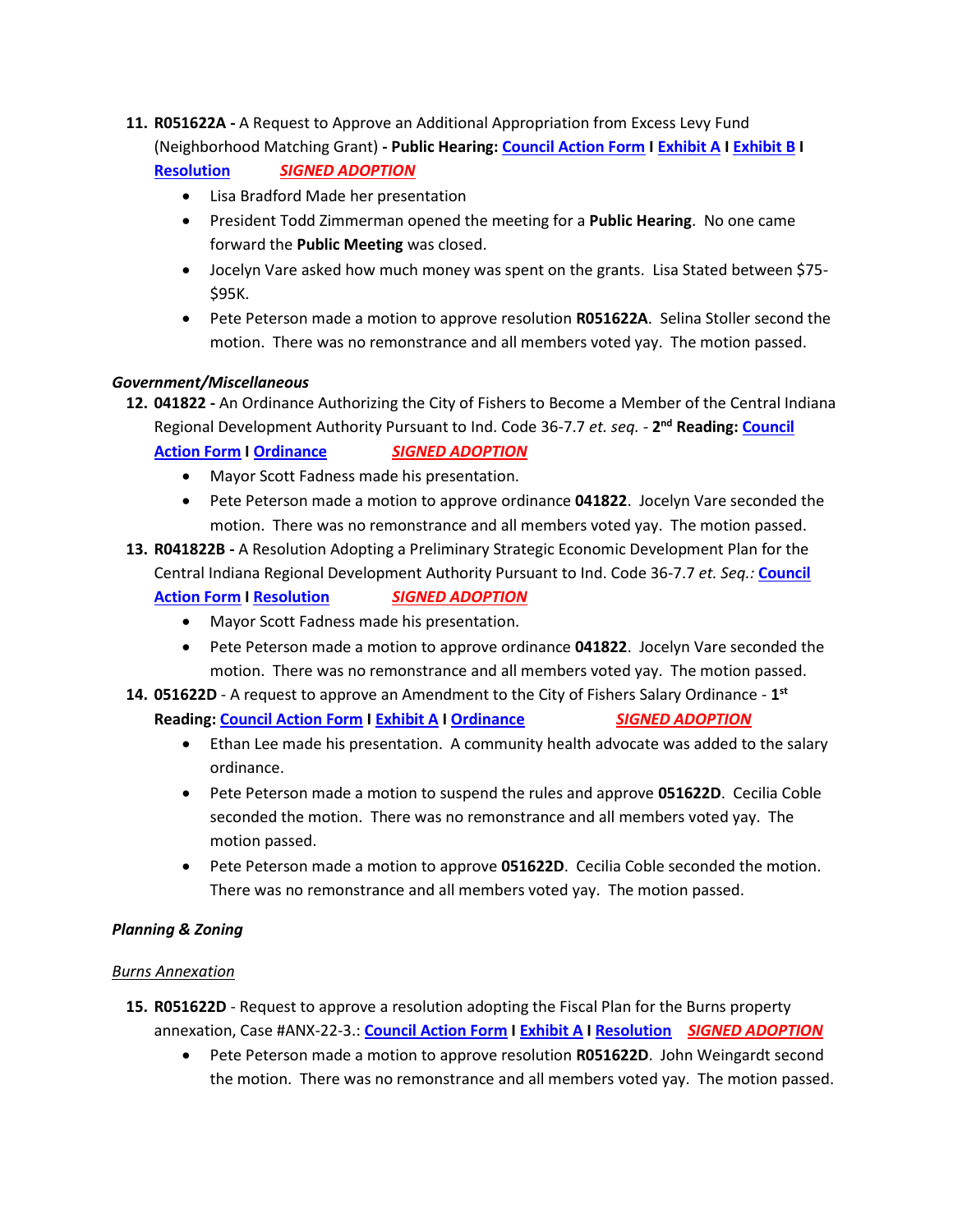**16. 041822A** - Request to approve a voluntary annexation of 7.06 acres, known as the Burns property. Subject site is generally located north of Southeastern Parkway, with the common address of 15348 Southeastern Parkway Fishers, Indiana 46037. Case ANX-22-3. - **2 nd Reading[: Council Action](https://www.fishers.in.us/DocumentCenter/View/30438/Burns-Property-Annex---Council-Action-Form---041822A---Final-Reading)** 

**[Form](https://www.fishers.in.us/DocumentCenter/View/30438/Burns-Property-Annex---Council-Action-Form---041822A---Final-Reading) [I Ordinance](https://www.fishers.in.us/DocumentCenter/View/30439/Burns-Property-Annex---Ordinance---041822A---Final-Reading)** *[SIGNED ADOPTION](https://www.fishers.in.us/DocumentCenter/View/30526/Signed-Adoption---Burns-Property-Annex---Ordinance---041822A---Final-Reading)*

• Pete Peterson made a motion to approve ordinance **041822A**. John Weingardt second the motion. There was no remonstrance and all members voted yay. The motion passed.

#### *Whitcraft Estates Annexation*

- **19. R051622E -** Request to approve a resolution adopting the Fiscal Plan for the Whitcraft Estates property annexation, Case #ANX-22-4.: **[Council Action Form](https://www.fishers.in.us/DocumentCenter/View/30430/Whitcraft-Estates-Fiscal-Plan---Council-Action-Form---R051622E) [I Exhibit A](https://www.fishers.in.us/DocumentCenter/View/30431/Whitcraft-Estates-Fiscal-Plan---Fiscal-Plan---R051622E) I [Resolution](https://www.fishers.in.us/DocumentCenter/View/30432/Whitcraft-Estates-Fiscal-Plan---Resolution---R051622E)** *[SIGNED ADOPTION](https://www.fishers.in.us/DocumentCenter/View/30520/Signed-Adoption---Whitcraft-Estates-Fiscal-Plan---Ordinance---R051622E)*
	- Pete Peterson made a motion to approve resolution **R051622E**. John Weingardt second the motion. There was no remonstrance and all members voted yay. The motion passed.
- **20. 041822B -** Request to approve a voluntary annexation of 4.99 acres known as the Whitcraft Estates property. Subject site is generally located east of Hoosier Road, with a common address of 12354 Hoosier Road Fishers, Indiana 46037. Case ANX-22-4 - **2nd Reading[: Council Action Form](https://www.fishers.in.us/DocumentCenter/View/30428/Whitcraft-Estates-Annex---Council-Action-Form---041822B---Final-Reading) I [Ordinance](https://www.fishers.in.us/DocumentCenter/View/30429/Whitcraft-Estates-Annex---Ordinance---041822B---Final-Reading)** *[SIGNED ADOPTION](https://www.fishers.in.us/DocumentCenter/View/30521/Signed-Adoption---Whitecraft-Estates-Annes---Ordinance---041822B)*
	- Pete Peterson made a motion to approve ordinance **041822B**. John Weingardt second the motion. There was no remonstrance and all members voted yay. The motion passed.

#### *Hurst Annexation*

- **21. R051622F**  Request to approve a resolution adopting the Fiscal Plan for the Hurst property annexation, Case #ANX-22-5.: **[Council Action Form](https://www.fishers.in.us/DocumentCenter/View/30448/Hurst-Property-Fiscal-Plan---Council-Action-Form---R051622F) I [Exhibit A](https://www.fishers.in.us/DocumentCenter/View/30449/Hurst-Property-Fiscal-Plan---Fiscal-Plan---R051622F) I [Resolution](https://www.fishers.in.us/DocumentCenter/View/30450/Hurst-Property-Fiscal-Plan---Resolution---R051622F)** *[SIGNED ADOPTION](https://www.fishers.in.us/DocumentCenter/View/30530/Signed-Adoption---Hurst-Property-Fiscal-Plan---Resolution---R051622F)*
- **22. 041822C -** Request to approve a voluntary annexation of 1.25 acres, known as the Hurst property. Subject site is generally located south of 106th St and east of Mollenkopf Rd, with a common address of 10450 Mollenkopf Rd. Case ANX-22-5. **- 2nd Reading[: Council Action Form](https://www.fishers.in.us/DocumentCenter/View/30446/Hurst-Property-Annex---Council-Action-Form---041822C---Final-Reading) [I Ordinance](https://www.fishers.in.us/DocumentCenter/View/30447/Hurst-Property-Annex---Ordinance---041822C---Final-Reading)** *[SIGNED ADOPTION](https://www.fishers.in.us/DocumentCenter/View/30529/Signed-Adoption---Hurst-Property-Annex---Ordinance---041822C---Final-Reading)*

#### *McMullan Annexation*

- **23. R051622G -** Request to approve a resolution adopting the Fiscal Plan for the McMullan property annexation, Case #ANX-22-2.: **[Council Action Form](https://www.fishers.in.us/DocumentCenter/View/30453/McMullan-Fiscal-Plan---Council-Action-Form---R051622G) I [Exhibit A](https://www.fishers.in.us/DocumentCenter/View/30454/McMullan-Fiscal-Plan---Fiscal-Plan---R051622G) [I Resolution](https://www.fishers.in.us/DocumentCenter/View/30455/McMullan-Fiscal-Plan---Resolution---R051622G)** *[SIGNED ADOPTION](https://www.fishers.in.us/DocumentCenter/View/30531/Signed-Adoption---McMullan-Fiscal-Plan---Resolution---R051622G)*
	- Pete Peterson made a motion to approve resolution **R051622G**. John Weingardt second the motion. There was no remonstrance and all members voted yay. The motion passed.
- **24. 041822D**  Request to approve a voluntary annexation of one (1) lot known as the McMullan Property. Subject site has a common address of 12825 Lantern Road, consisting of 4.15 Acres. Case ANX-22-2. - **2 nd Reading: [Council Action Form](https://www.fishers.in.us/DocumentCenter/View/30456/McMullan-Property-Annex---Council-Action-Form---041822D---Final-Reading) I [Ordinance](https://www.fishers.in.us/DocumentCenter/View/30457/McMullan-Property-Annex---Ordinance---041822D---Final-Reading)** *[SIGNED ADOPTION](https://www.fishers.in.us/DocumentCenter/View/30532/Signed-Adoption---McMullan-Property-Annex---Ordinance---041822D---Final-Reading)*
	- Pete Peterson made a motion to approve ordinance **041822D**. John Weingardt second the motion. There was no remonstrance and all members voted yay. The motion passed.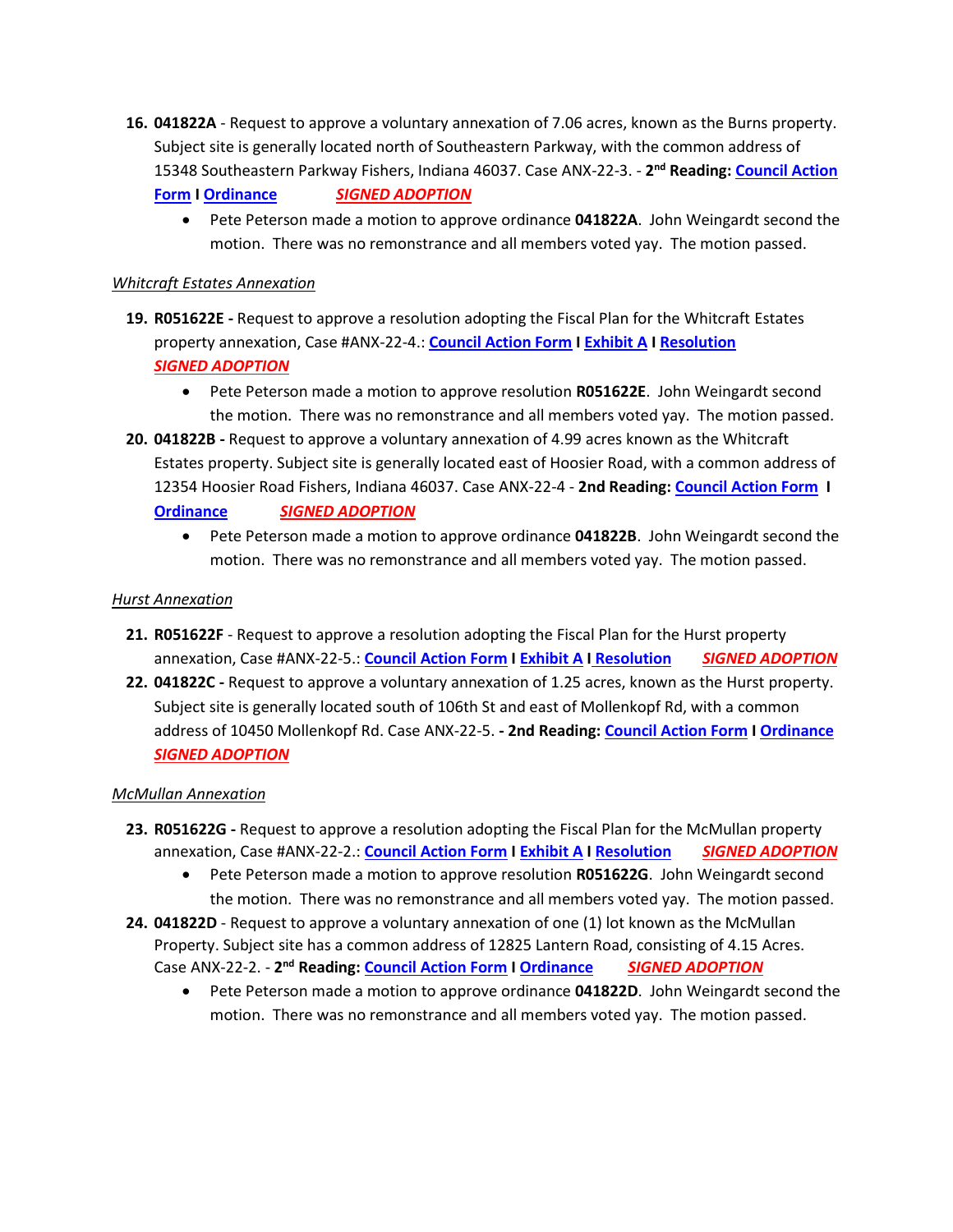- **25. 041822E** Consideration of a Text Amendment to various sections of the Unified Development Ordinance (UDO). Case TA-22-1. - **Final Reading: [Council Action Form](https://www.fishers.in.us/DocumentCenter/View/30425/UDO-Text-Amendment---Council-Action-Form---041822E---Final-Reading) I [Staff Report](https://www.fishers.in.us/DocumentCenter/View/30427/UDO-Text-Amendment---Staff-Report---041822E---Final-Reading) I [Ordinance](https://www.fishers.in.us/DocumentCenter/View/30426/UDO-Text-Amendment---Ordinance---041822E---Final-Reading)** *[SIGNED ADOPTION](https://www.fishers.in.us/DocumentCenter/View/30519/Signed-Adoption---UDO-Text-Amendment---Ordinance---041822E)*
	- Megan Vukusich made her presentation.
	- Selina Stoller asked to have a report listing the developers with the number of permits they have received, violations received, and dollars they have been fined to date before the next council meeting.
	- Pete Peterson made a motion to approve ordinance **041822E**. Selina Stoller second the motion. There was no remonstrance and all members voted yay. The motion passed.
- **26. 051622E -** Request to approve a voluntary annexation of 60 acres, known as Milford Park. Subject site is generally located Northeast of Florida Rd and 113th, with a common address of 11810 Florida Rd. Case ANX-22-6. - **1st Reading, Public Hearing: [Council Action Form](https://www.fishers.in.us/DocumentCenter/View/30460/Milford-Park-Annex---Council-Action-Form---051622E) I [Ordinance](https://www.fishers.in.us/DocumentCenter/View/30461/Milford-Park-Annex---Ordinance---051622E)**
	- Megan Vukusich made her presentation.
	- President Todd Zimmerman opened the meeting for a **Public Hearing**. No one came forward. The **Public Hearing** was closed.
	- **•** Pete Peterson made a motion to have the 1<sup>st</sup> Reading.
- **27. 051622F -** Request to approve a voluntary annexation of 15.069 acres, known as the Lehman property. Subject site has a common address of 8115 E 126th St, Fishers, IN. Case ANX-21-11. **–**
	- **1st Reading, Public Hearing: [Council Action Form](https://www.fishers.in.us/DocumentCenter/View/30452/Lehman-Property-Annex---Council-Action-Form---051622F) [I Ordinance](https://www.fishers.in.us/DocumentCenter/View/30451/Lehman-Property---Ordinance---051622F)** 
		- Megan Vukusich made her presentation.
		- President Todd Zimmerman opened the meeting for a **Public Hearing**. No one came forward. The **Public Hearing** was closed.
		- **•** Pete Peterson made a motion to have the 1<sup>st</sup> Reading.

#### **REGULAR ITEMS**

- **28.** Any other Unfinished / New Business
	- None
- **29.** Community Comment
	- Josh Huser came forward to complain about the trash that the developers are leaving on property under construction that is a nuisance and a danger to the residents.
	- Ross Reinhardt came forward to praise the council for the walk and bike ability throughout the city. He wants them to continue to keep the projects going.
	- Teresa Amick complimented the city on the pickeball courts at Cytheanne Park and would like the city to add four more courts. They courts are very popular and are becoming crowded.
- **30.** Meeting Adjournment
	- Pete Peterson made a motion to adjourn the meeting. Selina Stoller seconded the motion. There was no remonstrance and all members voted yay. The meeting was closed at 8:05 p.m.

Respectfully Submitted,

Junke

Jennifer L. Kehl Fishers City Clerk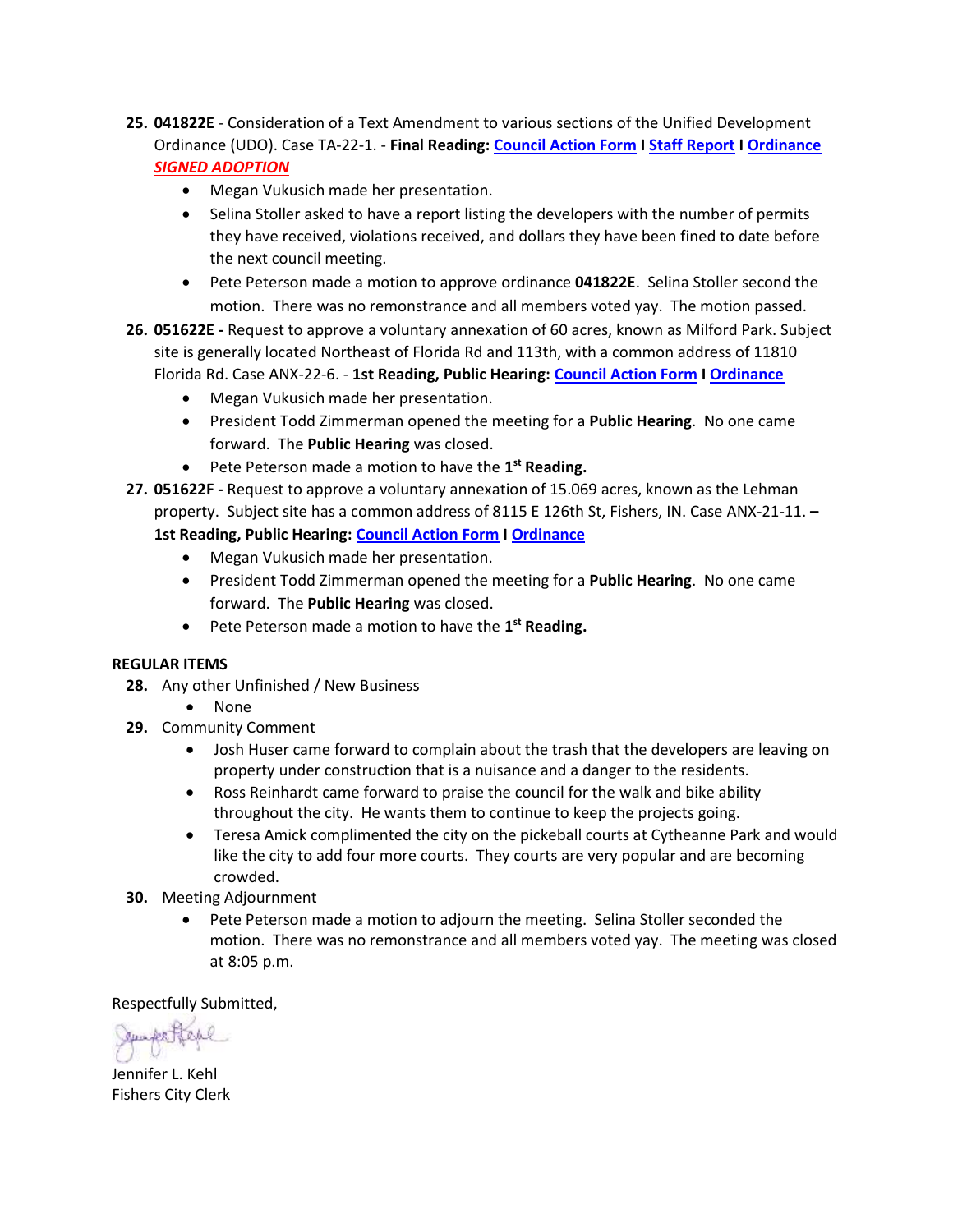# City of Fishers **PROCLAMATION**

**WHEREAS, The American Public Works Association has celebrated the annual** National Public Works Week since 1960; and

WHEREAS, public works professionals focus on infrastructure, facilities and services that are of vital importance to sustainable and resilient communities and to the public health, high quality of life and well-being of the people in the City of Fishers; and

**WHEREAS**, these infrastructure, facilities and services could not be provided without the dedicated efforts of public works professionals, who are engineers, managers and employees from state and local governments and private sector, who are responsible for rebuilding, improving and protecting our transportation, water treatment and solid waste systems, public buildings, and other structures and facilities essential for our citizens; and

WHEREAS, it is in the public interest for the citizens, civic leaders and children in the City of Fishers to gain knowledge of and to maintain a progressive interest and understanding of the importance of public works and public works programs in our community:

THEREFORE, I, SCOTT FADNESS, MAYOR OF THE CITY OF FISHERS, DO HEREBY PROCLAIM THE WEEK OF MAY 15TH - 21st, 2022 AS

## **NATIONAL PUBLIC WORKS WEEK**

IN THE CITY OF FISHERS AND ALL RESIDENTS ARE ENCOURAGED TO CELEBRATE IT.



Signed this 4 day of May, 2022,

Scott Fadness, Mayor City of Fishers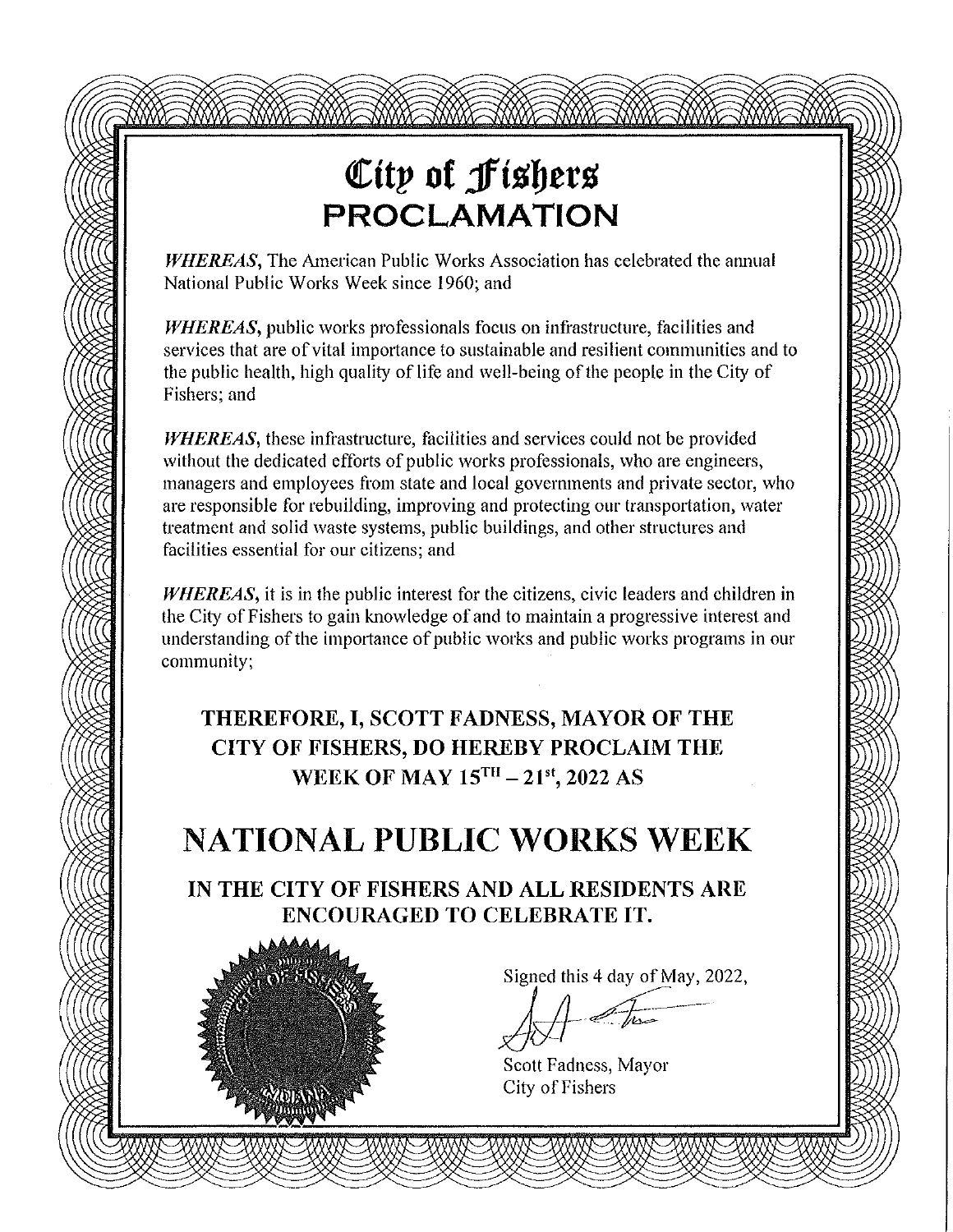|                       | <b>CITY COUNCIL SIGN IN SHEETS</b> | OF<br><b>PAGES</b>                                              |
|-----------------------|------------------------------------|-----------------------------------------------------------------|
|                       | DATE:<br>变成成金                      |                                                                 |
|                       | PLEASE PRINT NAME                  |                                                                 |
|                       |                                    | <b>STAFF/BUSINESS NAME /</b><br><b>RESIDENT ADDRESS / OTHER</b> |
|                       |                                    |                                                                 |
| 2                     | 1550A)                             | 0 1933 Buxton<br>$\mathcal{A}\mathcal{A}\mathcal{Q}$            |
| 3                     | ue                                 |                                                                 |
| 4                     | $\mu\rho$ .                        | n                                                               |
| 5                     |                                    |                                                                 |
|                       | Sketche<br>Husri                   | loo75 Plantana Blvd<br>Shaks pear<br>863,                       |
| h                     |                                    |                                                                 |
| 8                     |                                    | Team<br>re Veople                                               |
| 9                     | hae                                | Teav<br>'eorde                                                  |
| 10                    |                                    |                                                                 |
| 11                    | lSen Lotl                          | $-7.5$<br>Lopte Time                                            |
| 12                    | $L H_{X}$<br>$K_{\mathcal{F}}$ is  |                                                                 |
| 13                    | Maria Rhea                         | $F$ F $\triangle$                                               |
| 14                    |                                    | We the People Ted<br>$FSH$ Parent of                            |
| 15                    | $en$ hald $\uparrow$<br>Kos        | Creekside<br>$-\theta$                                          |
| 16                    | , Ragsda                           |                                                                 |
| 17                    | ra31o5                             |                                                                 |
| 18                    | anine<br>JC iv                     | <u>re People</u><br>$\rho$ , Ti                                 |
|                       | $(0 \ell)$                         | o the People                                                    |
| 19<br>20 <sub>l</sub> | $H + A$ ngela<br>Leru              | People<br>We<br>ŀч                                              |
|                       |                                    |                                                                 |
| 21                    |                                    |                                                                 |
| 22                    | mio k<br>ecp 50                    | Eishers<br>2934                                                 |
| 23                    |                                    |                                                                 |
| 24                    |                                    |                                                                 |
| 25<br>26              |                                    |                                                                 |
|                       |                                    | $D_{\text{L}}$<br>$maxis_{\lambda}/$                            |
| 27                    |                                    | i kestmordant Di                                                |
| 28                    |                                    | 'est Dr                                                         |
| 29                    | Sm<br>Mynew                        | LT                                                              |
| 30 <sup>1</sup>       | <u>Jennifer Masoni</u>             | P115 W1P                                                        |

 $\bar{z}$ 

÷,

 $\sim$